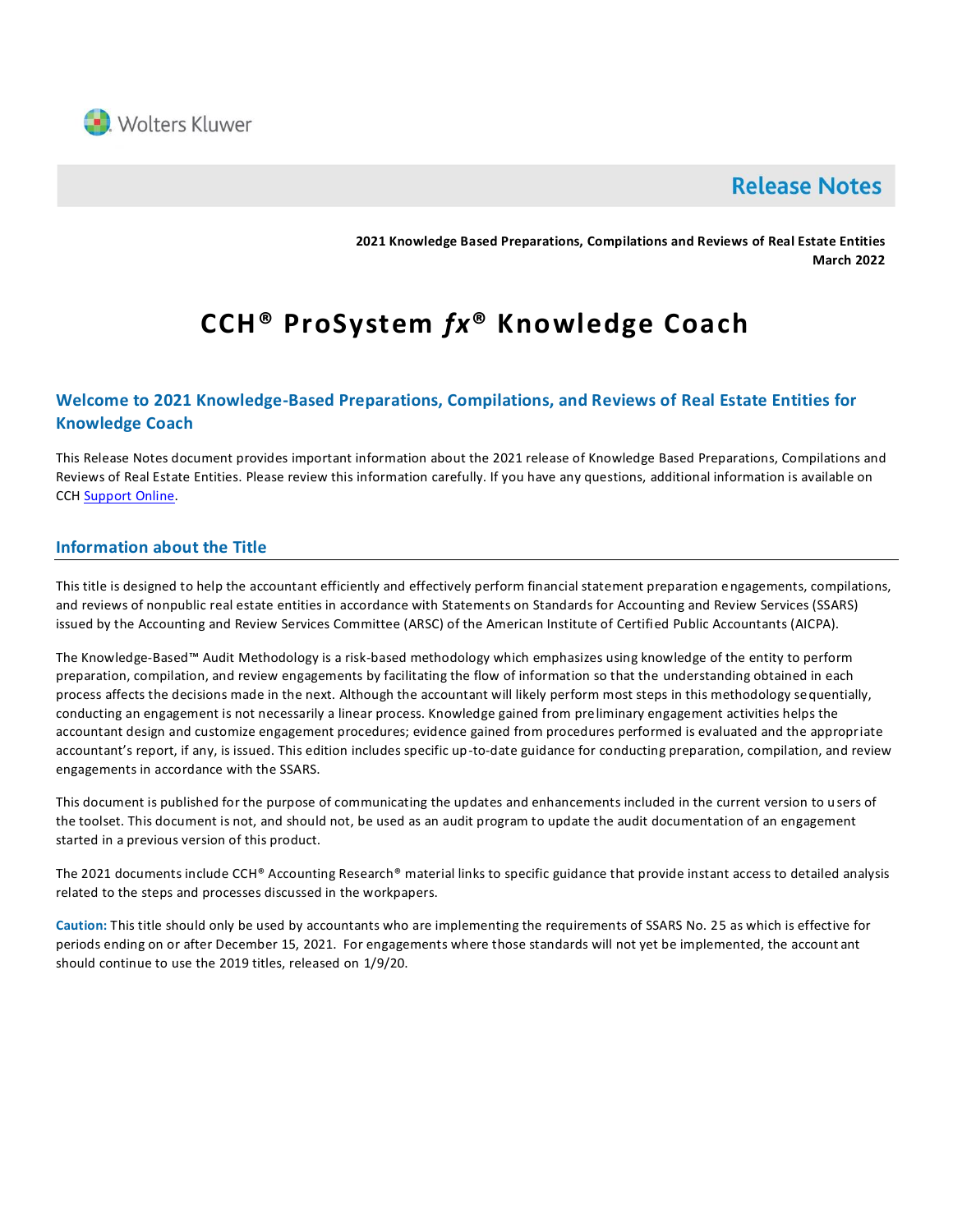# **New in this Release**

#### **KBCR-901 Financial Statement Disclosure Checklist in CCH ProSystem** *fx* **Knowledge Coach**

If you are not an early adopter, you still must install this title to obtain the updated KBCR-901 Financial Statement Disclosure Checklist. The disclosure checklist is an independent workpaper and can be added to a binder without updating the other content for the new standards.

After installing, if you choose not to release the title, there are three options for inserting the updated disclosure checklist into a binder:

**Note:** Each of these options requires a staff member or group to have the right "Insert Workpapers from Unreleased Titles," which can be assigned in the ADMIN module. The staff with this right are noted as "select staff members" in the options below.

- Select staff members can insert the updated checklist and delete the existing checklist from the binder. The new checklist will not include any of the prior responses. However, the user can refer to the checklist in the prior year binder and copy/paste any relevant information.
- Select staff members can use the Update Knowledge Coach Content feature to update to the 2021 checklist. To do this, first check in all workpapers except KBCR-901 Financial Statement Disclosures Checklists to avoid accidentally updating other workpapers. Then, right-click on KBCR-901 in the binder and select Update **Knowledge Coach Content > Update Selected Knowledge Coach Workpapers** to update only the disclosure checklist to the 2021 version. This option retains responses from the prior year other than the tailoring questions (table of contents).

**Note:** If other forms are accidently updated, the changes cannot be undone.

• Select staff members can create a binder template with just the updated disclosure checklist. Then, other staff members can copy and paste the disclosure checklist from the template into the client engagement binders. The new checklist will not include a ny of the prior responses. However, the user can refer to the checklist in the prior year binder and copy/paste an y relevant information.

#### **2021 Edition of Knowledge-Based Preparations, Compilations and Reviews of Real Estate Entities**

This edition features numerous enhancements, including:

- Enhancing instructions and procedures throughout the toolset to improve workflow.
- Adding new RPT and CORs as follows:
	- o RPT-1022 Review Report: Other Matter Required Supplementary Information was Reviewed by the Accountant
	- o COR-201F Engagement Letter: Compilation of Financial Statements Prepared in Accordance with the Cash-Basis of Accounting
	- o COR-905 Communicating Significant Review Matters/Findings

# **CCH® ProSystem** *fx***® Engagement 2020 Compatibility**

This title can be installed on Engagement v2020 by first installing the Engagement v2020.2.4 Update. The latest update can be downloaded via CCH Software Delivery Manager. This update allows you to use the 2021 content without installing Engagement v2020 until your firm plans to update.

# **CCH Axcess Knowledge Coach Instructions and Information**

No installation is necessary. Once released, the title will be available for use after login. See the help topic [Updating Industry Content to the](https://knowledgecoach.cchaxcess.com/Knowledge-Coach/Content/Engagements/Eng-Update-content.htm)  [Latest Version](https://knowledgecoach.cchaxcess.com/Knowledge-Coach/Content/Engagements/Eng-Update-content.htm) for instructions about applying the updated title.